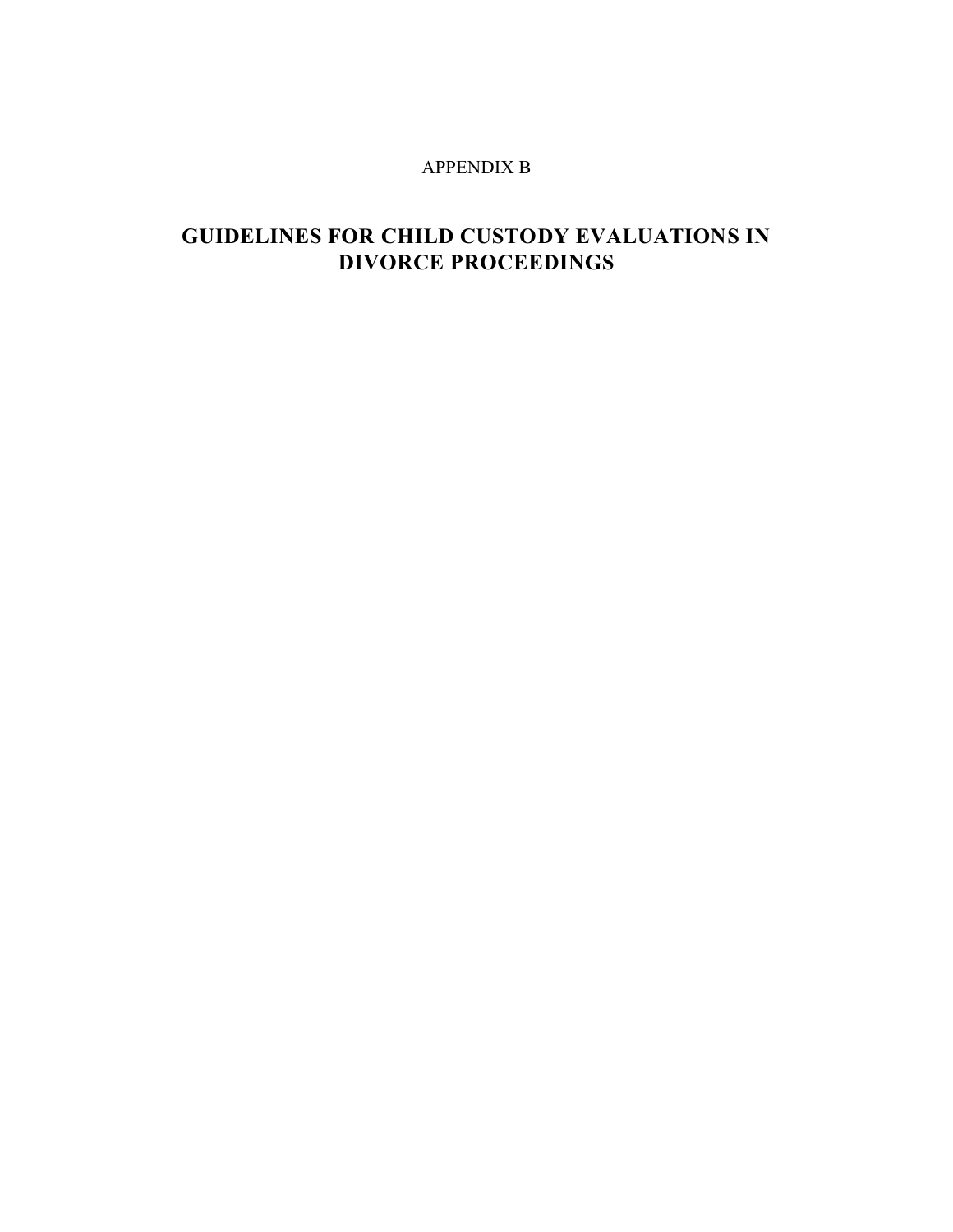# **Guidelines for Child Custody Evaluations in Divorce Proceedings**

Correspondence may be addressed to the Practice Directorate, American Psychological Association, 750 First Street, NE, Washington, DC, 20002-4242.

### **Introduction**

Decisions regarding child custody and other parenting arrangements occur within several different legal contexts, including parental divorce, guardianship, neglect or abuse proceedings, and termination of parental rights. The following guidelines were developed for psychologists conducting child custody evaluation, specifically within the context of parental divorce. These guidelines build upon the American Psychological Association's *Ethical Principles of Psychologists and Code of Conduct* (APA, 1992) and are aspirational in intent. As guidelines, *they are not intended to be either mandatory or exhaustive. The goal of the guidelines is to promote proficiency in using psychological expertise in conducting child custody evaluations.* 

Parental divorce requires a restructuring of parental rights and responsibilities in relation to children. If the parents can agree to a restructuring arrangement, which they do in the overwhelming proportion (90%) of divorce custody cases ( Melton, Petrila, Poythress, & Slobogin, 1987 ), there is no dispute for the court to decide. However, if the parents are unable to reach such an agreement, the court must help to determine the relative allocation of decision making authority and physical contact each parent will have with the child. The courts typically apply a "best interest of the child" standard in determining this restructuring of rights and responsibilities.

Psychologists provide an important service to children and the courts by providing competent, objective, impartial information in assessing the best interests of the child; by demonstrating a clear sense of direction and purpose in conducting a child custody evaluation; by performing their roles ethically; and by clarifying to all involved the nature and scope of the evaluation. The Ethics Committee of the American Psychological Association has noted that psychologists' involvement in custody disputes has at times raised questions in regard to the misuse of psychologists' influence, sometimes resulting in complaints against psychologists being brought to the attention of the APA Ethics Committee (APA Ethics Committee, 1985; Hall & Hare-Mustin, 1983 ; Keith-Spiegel & Koocher, 1985 ; Mills, 1984 ) and raising questions in the legal and forensic literature ( Grisso, 1986 ; Melton et al., 1987 ; Mnookin, 1975 ; Ochroch, 1982 ; Okpaku, 1976 ; Weithorn, 1987 ).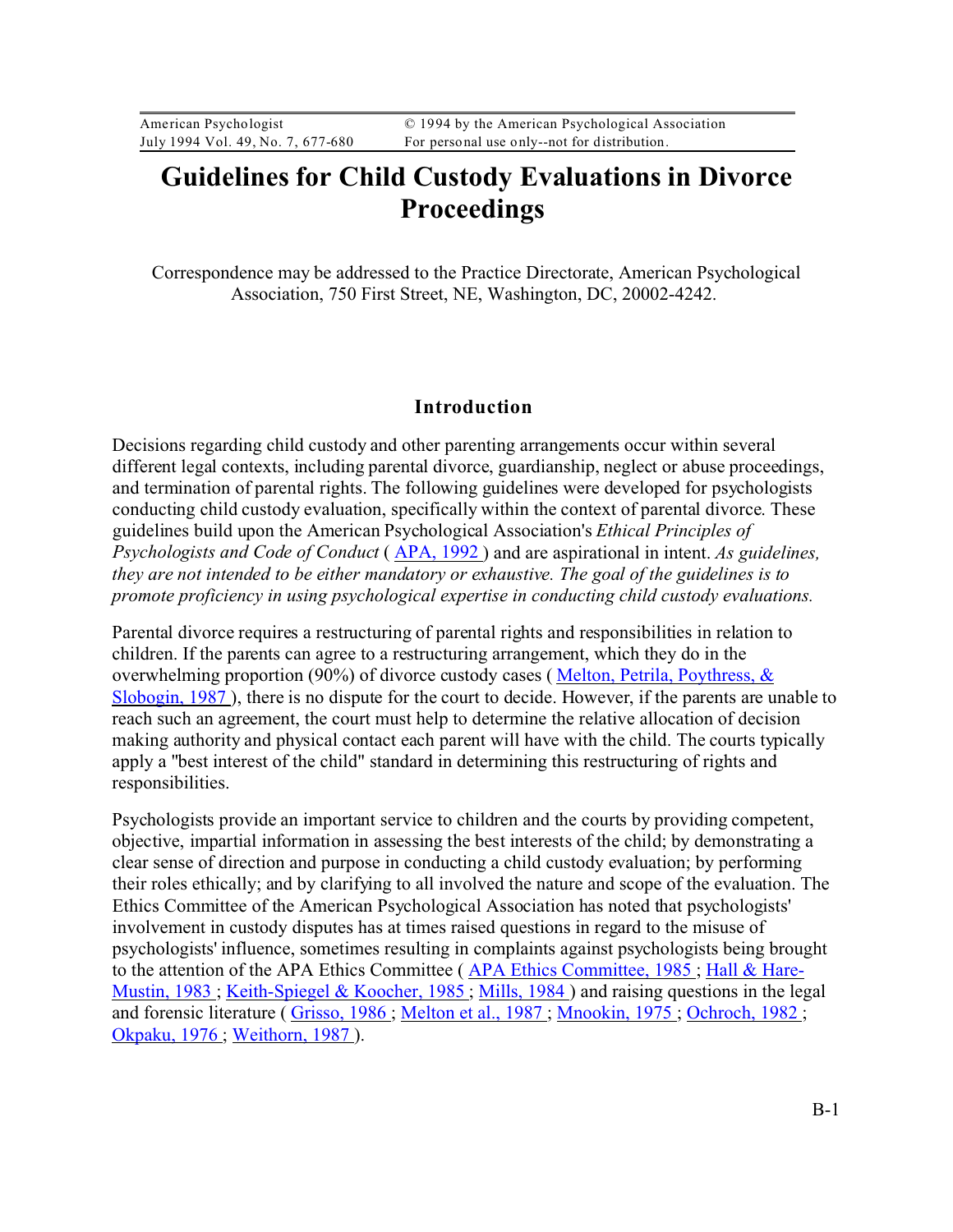Particular competencies and knowledge are required for child custody evaluations to provide adequate and appropriate psychological services to the court. Child custody evaluation in the context of parental divorce can be an extremely demanding task. For competing parents the stakes are high as they participate in a process fraught with tension and anxiety. The stress on the psychologist/evaluator can become great. Tension surrounding child custody evaluation can become further heightened when there are accusations of child abuse, neglect, and/or family violence.

Psychology is in a position to make significant contributions to child custody decisions. Psychological data and expertise, gained through a child custody evaluation, can provide an additional source of information and an additional perspective not otherwise readily available to the court on what appears to be in a child's best interest, and thus can increase the fairness of the determination the court must make.

# **Guidelines for Child Custody Evaluations in Divorce Proceedings**

#### **I. Orienting Guidelines: Purpose of a Child Custody Evaluation**

#### **1. The primary purpose of the evaluation is to assess the best psychological interests of the child.**

The primary consideration in a child custody evaluation is to assess the individual and family factors that affect the best psychological interests of the child. More specific questions may be raised by the court.

#### **2. The child's interests and well-being are paramount.**

In a child custody evaluation, the child's interests and well-being are paramount. Parents competing for custody, as well as others, may have legitimate concerns, but the child's best interests must prevail.

#### **3. The focus of the evaluation is on parenting capacity, the psychological and developmental needs of the child, and the resulting fit.**

In considering psychological factors affecting the best interests of the child, the psychologist focuses on the parenting capacity of the prospective custodians in conjunction with the psychological and developmental needs of each involved child. This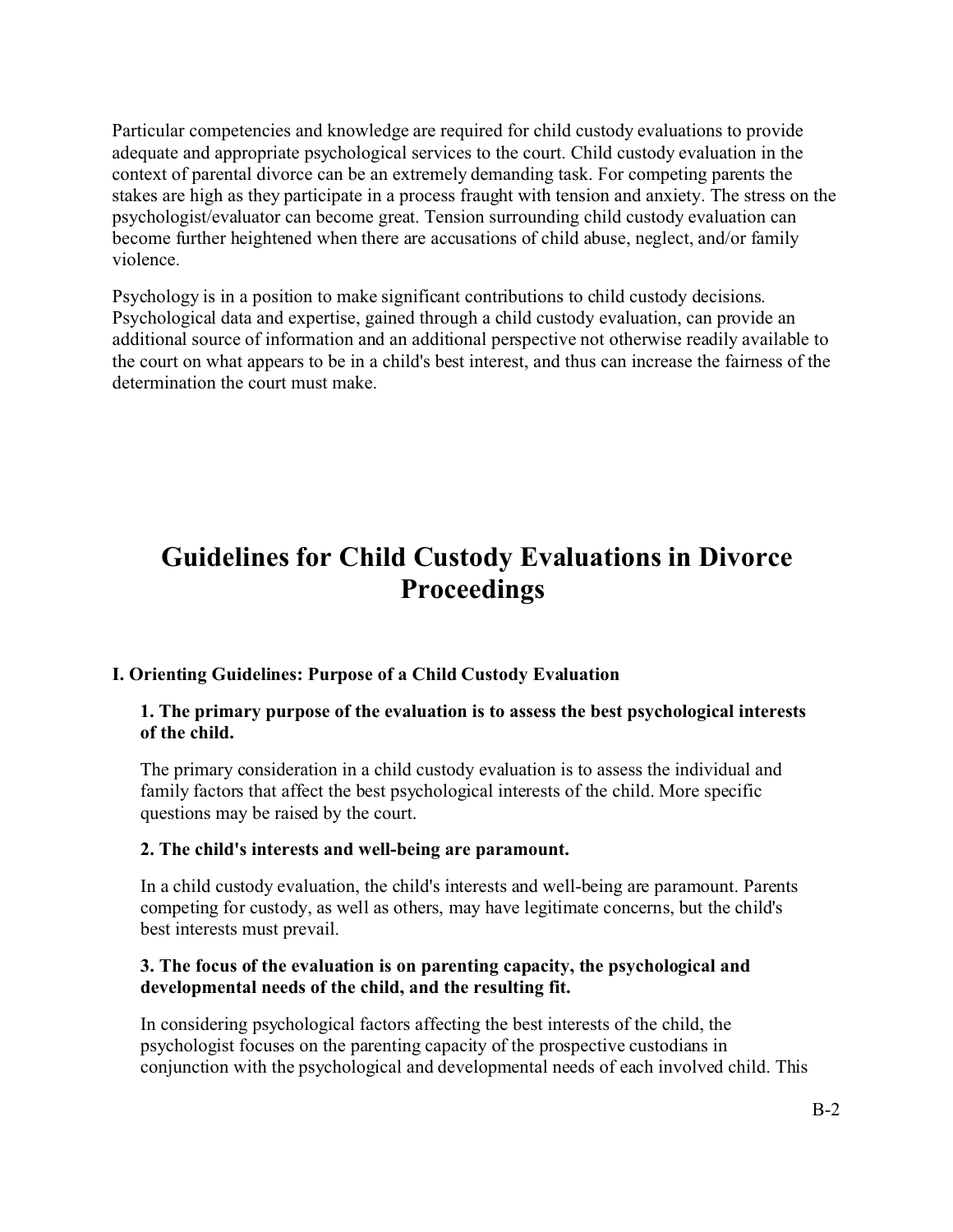involves (a) an assessment of the adults' capacities for parenting, including whatever knowledge, attributes, skills, and abilities, or lack thereof, are present; (b) an assessment of the psychological functioning and developmental needs of each child and of the wishes of each child where appropriate; and (c) an assessment of the functional ability of each parent to meet these needs, including an evaluation of the interaction between each adult and child.

The values of the parents relevant to parenting, ability to plan for the child's future needs, capacity to provide a stable and loving home, and any potential for inappropriate behavior or misconduct that might negatively influence the child also are considered. Psychopathology may be relevant to such an assessment, insofar as it has impact on the child or the ability to parent, but it is not the primary focus.

#### **II. General Guidelines: Preparing for a Child Custody Evaluation**

#### **4. The role of the psychologist is that of a professional expert who strives to maintain an objective, impartial stance.**

The role of the psychologist is as a professional expert. The psychologist does not act as a judge, who makes the ultimate decision applying the law to all relevant evidence. Neither does the psychologist act as an advocating attorney, who strives to present his or her client's best possible case. The psychologist, in a balanced, impartial manner, informs and advises the court and the prospective custodians of the child of the relevant psychological factors pertaining to the custody issue. The psychologist should be impartial regardless of whether he or she is retained by the court or by a party to the proceedings. If either the psychologist or the client cannot accept this neutral role, the psychologist should consider withdrawing from the case. If not permitted to withdraw, in such circumstances, the psychologist acknowledges past roles and other factors that could affect impartiality.

#### **5. The psychologist gains specialized competence.**

A psychologist contemplating performing child custody evaluations is aware that special competencies and knowledge are required for the undertaking of such evaluations. Competence in performing psychological assessments of children, adults, and families is necessary but not sufficient. Education, training, experience, and/or supervision in the areas of child and family development, child and family psychopathology, and the impact of divorce on children help to prepare the psychologist to participate competently in child custody evaluations. The psychologist also strives to become familiar with applicable legal standards and procedures, including laws governing divorce and custody adjudications in his or her state or jurisdiction.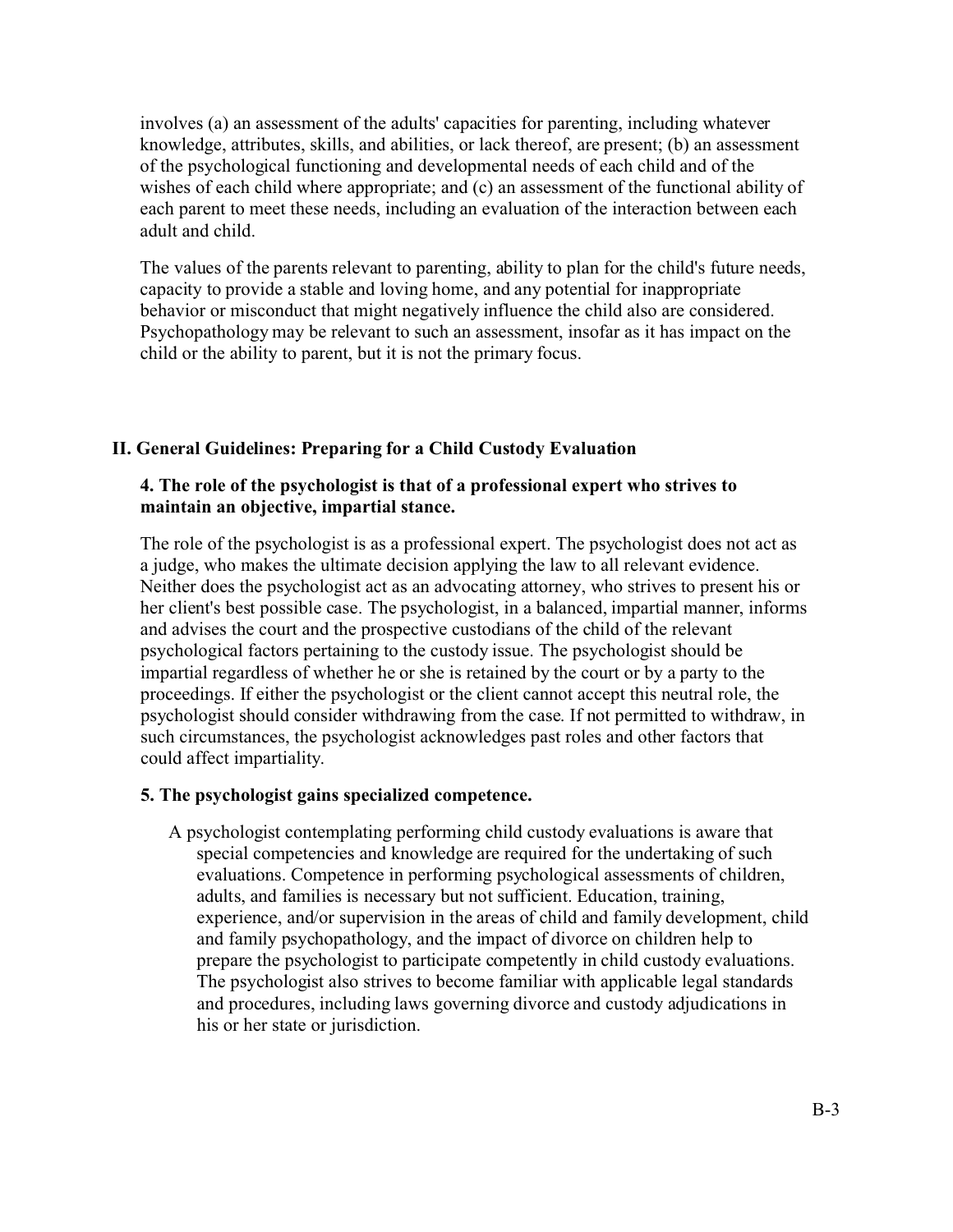- The psychologist uses current knowledge of scientific and professional developments, consistent with accepted clinical and scientific standards, in selecting data collection methods and procedures. The *Standards for Educational and Psychological Testing* ( APA, 1985 ) are adhered to in the use of psychological tests and other assessment tools.
- In the course of conducting child custody evaluations, allegations of child abuse, neglect, family violence, or other issues may occur that are not necessarily within the scope of a particular evaluator's expertise. If this is so, the psychologist seeks additional consultation, supervision, and/or specialized knowledge, training, or experience in child abuse, neglect, and family violence to address these complex issues. The psychologist is familiar with the laws of his or her state addressing child abuse, neglect, and family violence and acts accordingly.

#### **6. The psychologist is aware of personal and societal biases and engages in nondiscriminatory practice.**

The psychologist engaging in child custody evaluations is aware of how biases regarding age, gender, race, ethnicity, national origin, religion, sexual orientation, disability, language, culture, and socioeconomic status may interfere with an objective evaluation and recommendations. The psychologist recognizes and strives to overcome any such biases or withdraws from the evaluation.

#### **7. The psychologist avoids multiple relationships.**

Psychologists generally avoid conducting a child custody evaluation in a case in which the psychologist served in a therapeutic role for the child or his or her immediate family or has had other involvement that may compromise the psychologist's objectivity. This should not, however, preclude the psychologist from testifying in the case as a fact witness concerning treatment of the child. In addition, during the course of a child custody evaluation, a psychologist does not accept any of the involved participants in the evaluation as a therapy client. Therapeutic contact with the child or involved participants following a child custody evaluation is undertaken with caution.

A psychologist asked to testify regarding a therapy client who is involved in a child custody case is aware of the limitations and possible biases inherent in such a role and the possible impact on the ongoing therapeutic relationship. Although the court may require the psychologist to testify as a fact witness regarding factual information he or she became aware of in a professional relationship with a client, that psychologist should generally decline the role of an expert witness who gives a professinal opinion regarding custody and visitation issues (see Ethical Standard 7.03) unless so ordered by the court.

#### **III. Procedural Guidelines: Conducting a Child Custody Evaluation**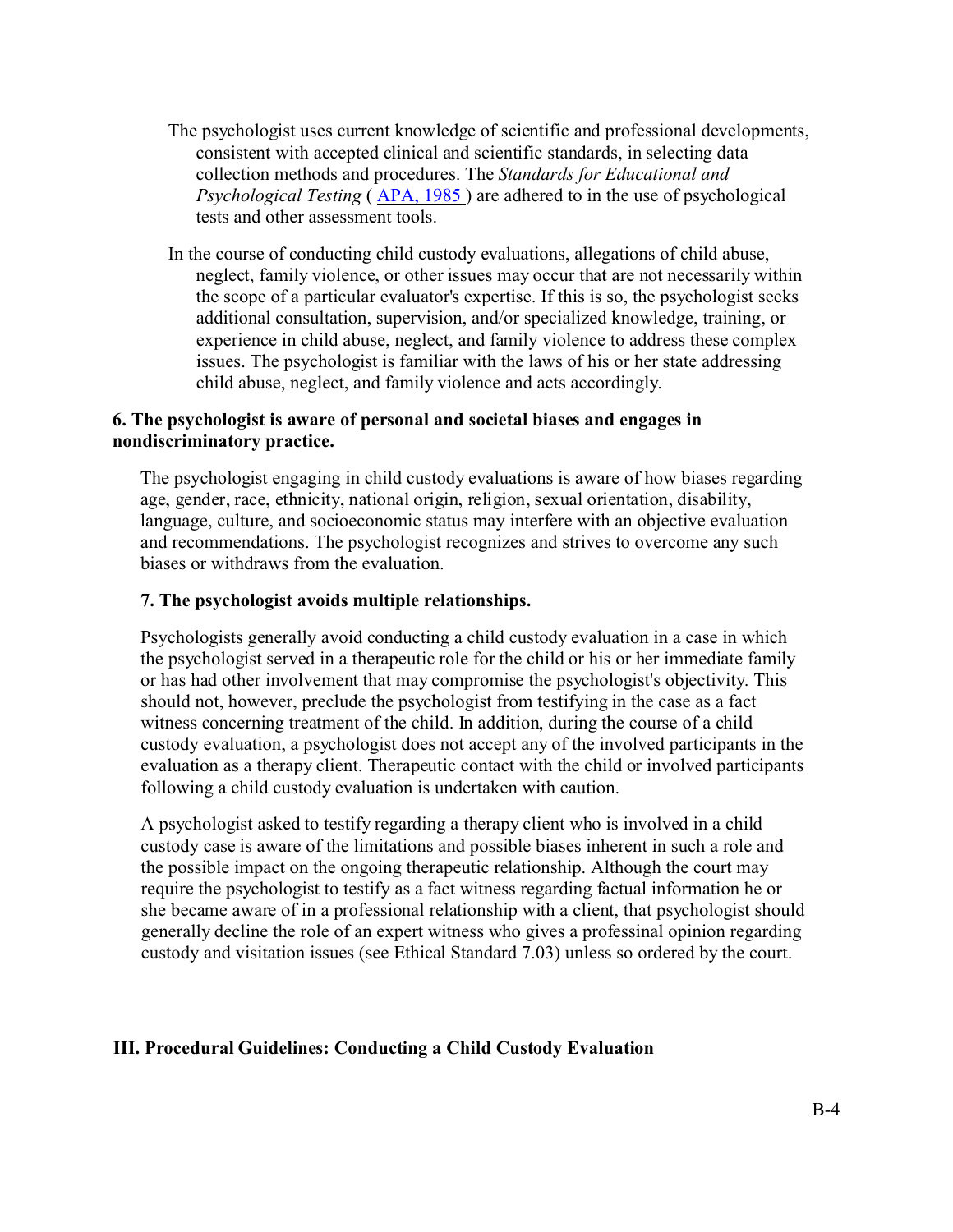### **8. The scope of the evaluation is determined by the evaluator, based on the nature of the referral question.**

The scope of the custody-related evaluation is determined by the nature of the question or issue raised by the referring person or the court, or is inherent in the situation. Although comprehensive child custody evaluations generally require an evaluation of all parents or guardians and children, as well as observations of interactions between them, the scope of the assessment in a particular case may be limited to evaluating the parental capacity of one parent without attempting to compare the parents or to make recommendations. Likewise, the scope may be limited to evaluating the child. Or a psychologist may be asked to critique the assumptions and methodology of the assessment of another mental health professional. A psychologist also might serve as an expert witness in the area of child development, providing expertise to the court without relating it specifically to the parties involved in a case.

#### **9. The psychologist obtains informed consent from all adult participants and, as appropriate, informs child participants.**

In undertaking child custody evaluations, the psychologist ensures that each adult participant is aware of (a) the purpose, nature, and method of the evaluation; (b) who has requested the psychologist's services; and (c) who will be paying the fees. The psychologist informs adult participants about the nature of the assessment instruments and techniques and informs those participants about the possible disposition of the data collected. The psychologist provides this information, as appropriate, to children, to the extent that they are able to understand.

#### **10. The psychologist informs participants about the limits of confidentiality and the disclosure of information.**

A psychologist conducting a child custody evaluation ensures that the participants, including children to the extent feasible, are aware of the limits of confidentiality characterizing the professional relationship with the psychologist. The psychologist informs participants that in consenting to the evaluation, they are consenting to disclosure of the evaluation's findings in the context of the forthcoming litigation and in any other proceedings deemed necessary by the courts. A psychologist obtains a waiver of confidentiality from all adult participants or from their authorized legal representatives.

#### **11. The psychologist uses multiple methods of data gathering.**

The psychologist strives to use the most appropriate methods available for addressing the questions raised in a specific child custody evaluation and generally uses multiple methods of data gathering, including, but not limited to, clinical interviews, observation, and/or psychological assessments. Important facts and opinions are documented from at least two sources whenever their reliability is questionable. The psychologist, for example, may review potentially relevant reports (e.g., from schools, health care providers, child care providers, agencies, and institutions). Psychologists may also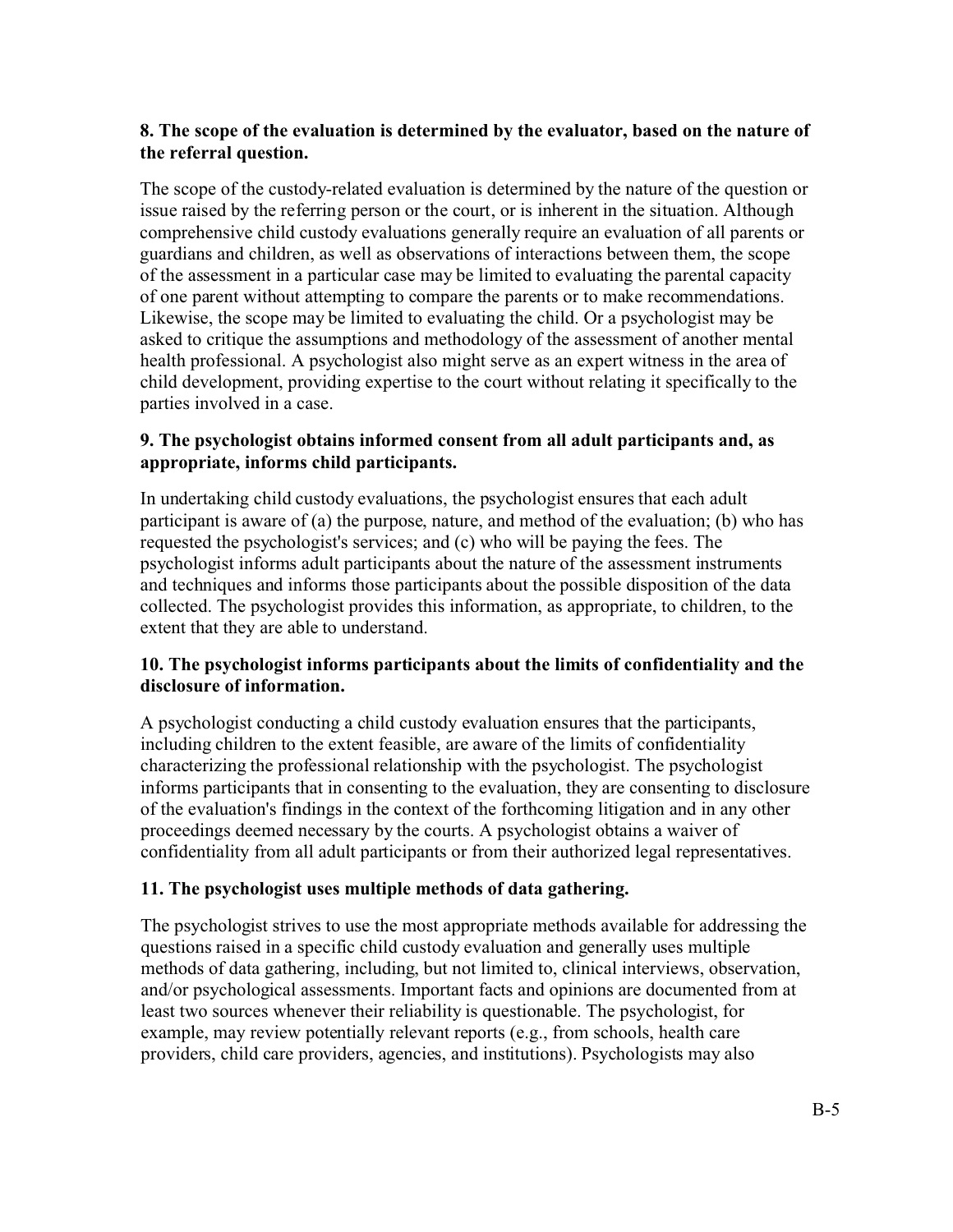interview extended family, friends, and other individuals on occasions when the information is likely to be useful. If information is gathered from third parties that is significant and may be used as a basis for conclusions, psychologists corroborate it by at least one other source wherever possible and appropriate and document this in the report.

#### **12. The psychologist neither overinterprets nor inappropriately interprets clinical or assessment data.**

The psychologist refrains from drawing conclusions not adequately supported by the data. The psychologist interprets any data from interviews or tests, as well as any questions of data reliability and validity, cautiously and conservatively, seeking convergent validity. The psychologist strives to acknowledge to the court any limitations in methods or data used.

#### **13. The psychologist does not give any opinion regarding the psychological functioning of any individual who has not been personally evaluated.**

This guideline, however, does not preclude the psychologist from reporting what an evaluated individual (such as the parent or child) has stated or from addressing theoretical issues or hypothetical questions, so long as the limited basis of the information is noted.

#### **14. Recommendations, if any, are based on what is in the best psychological interests of the child.**

Although the profession has not reached consensus about whether psychologists ought to make recommendations about the final custody determination to the courts, psychologists are obligated to be aware of the arguments on both sides of this issue and to be able to explain the logic of their position concerning their own practice.

If the psychologist does choose to make custody recommendations, these recommendations should be derived from sound psychological data and must be based on the best interests of the child in the particular case. Recommendations are based on articulated assumptions, data, interpretations, and inferences based upon established professional and scientific standards. Psychologists guard against relying on their own biases or unsupported beliefs in rendering opinions in particular cases.

## **15. The psychologist clarifies financial arrangements.**

Financial arrangements are clarified and agreed upon prior to commencing a child custody evaluation. When billing for a child custody evaluation, the psychologist does not misrepresent his or her services for reimbursement purposes.

#### **16. The psychologist maintains written records.**

All records obtained in the process of conducting a child custody evaluation are properly maintained and filed in accord with the APA *Record Keeping Guidelines* ( APA, 1993 ) and relevant statutory guidelines.